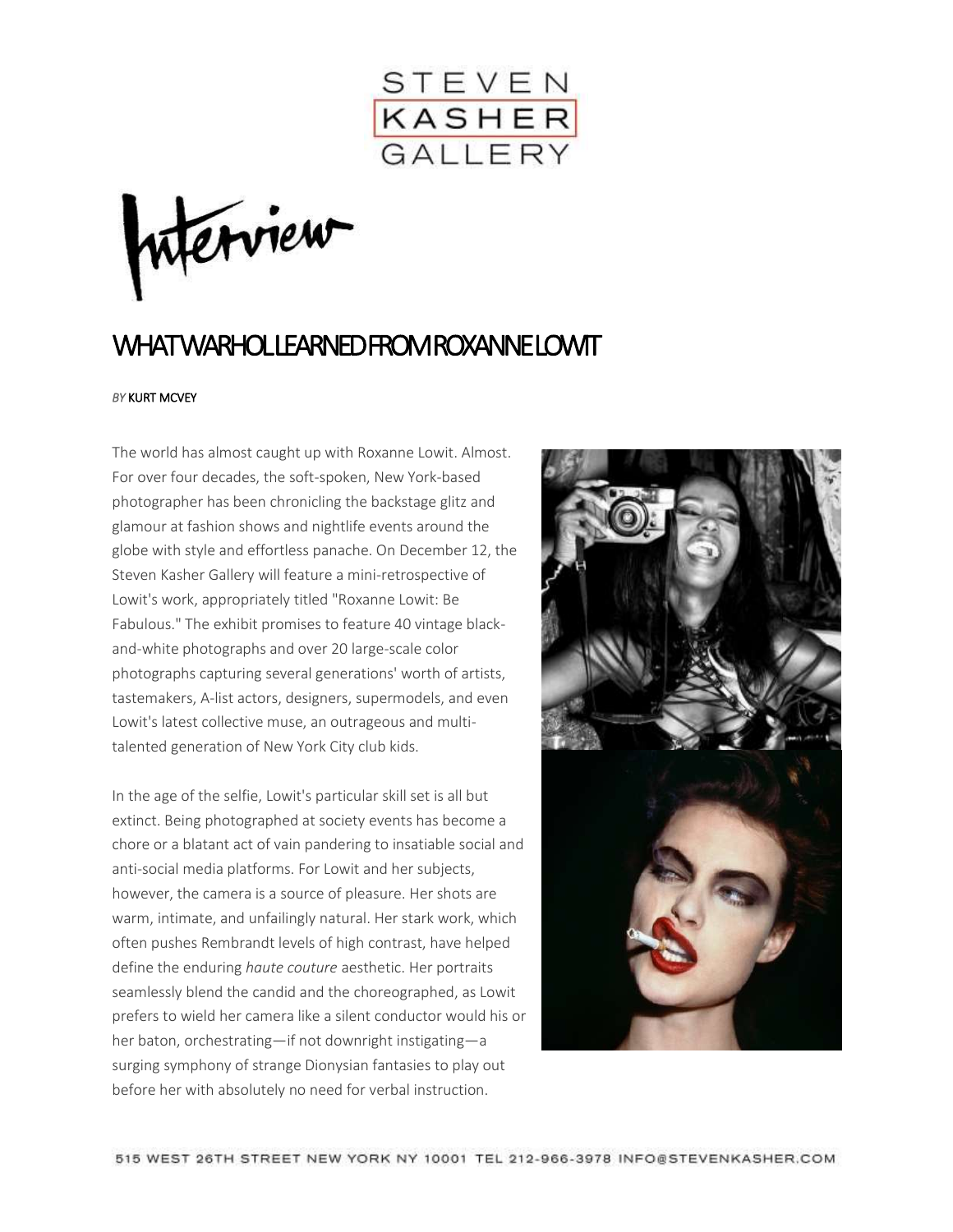

We caught up with Ms. Lowit over tea and homemade cookies in her apartment that borders Kips Bay and Murray Hill and overlooks the East River. In it, a coffee table languishes underneath a mountain of coffee table books as immortal icons spanning the late '60s to late last night gaze back unequivocally, as if they were privy to all the magicians' secrets.

KURT MCVEY: Let's go back, before your days at FIT. What brought you to that school, and perhaps also to New York City?

ROXANNE LOWIT: I spent about a year in Babylon, Long Island, because my mother moved out there and I was still going to High School. I met a few friends—artsy, creative people. I was a sculptor and a painter, and I looked like I came from Greenwich Village, especially for that area. I had black clothes, black hair, black nails. Now I have red nails. [*laughs*]

MCVEY: Can you tell me a little bit more about your high school experience? What was Babylon like at the time?

LOWIT: There were always deer in the back yard, but I walked exclusively on the sidewalks. I was a city girl. I've never been countrified. But I graduated and ended up going with a friend to FIT.

MCVEY: Who was that?



LOWIT: Jack Geisinger. He passed, but we were friends up until the end. We took a dress design and apparel class, and I realized that I didn't like it, mostly because I couldn't sew very well. I then change over to textile design, where I could draw and paint. It was perfect for me. I got to the height of my career as a textile designer. I was working with people like Donna Karan, Jean Muir, and Scott Barrie.

MCVEY: Who was the first person in the fashion world that really recognized something special in you? Who was it that first reached out and gave you a shot?

LOWIT: I think it was really the teachers at FIT. People like Henrietta Rice and so on. In fact, the person who taught me silkscreen was Maxime de la Falaise, Loulou Della de la Falaise's mother. She was a societal lady at the time.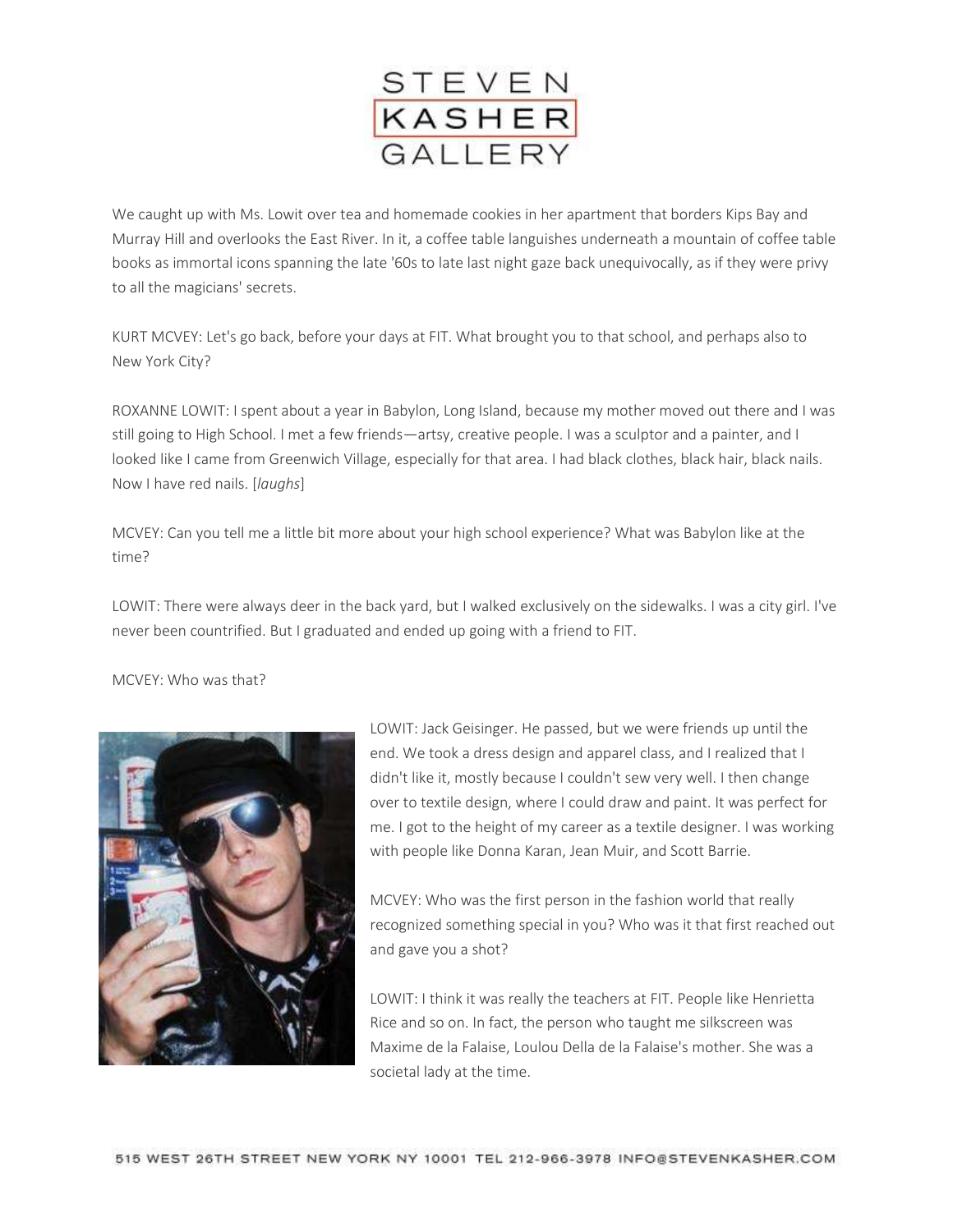

MCVEY: Did she provide that first intoxicating glimpse into New York's high society?

LOWIT: I think so.

MCVEY: Were you dazzled?

LOWIT: No, but I was fascinated. I was always fascinated with people and places and seeing things I didn't know about. It was after graduating, and thriving in silkscreen, when I started taking pictures backstage. Antonio Lopez, who also went to school with us, gave me my first camera.

MCVEY: What kind of camera was it?

LOWIT: It was an Instamatic 110, which meant it had tiny little negatives. Somehow Annie Flanders from the *SoHo News* heard I was doing pictures and was headed to Paris. She saw my worked, liked it, and asked me to take pictures for her paper while I was there, but told me I would first have to buy a real camera. [*laughs*]

MCVEY: What camera was that?

LOWIT: 35-millimeter. I got a little book that taught me how to load film. I read it on the flight to Paris. Hours later, I found myself at the top of the Eiffel Tower with Yves Saint Laurent and Andy Warhol. It's all been downhill since then.

MCVEY: Tell us a little about Warhol.

LOWIT: He loved going out. He was at everything.

MCVEY: Do you consider yourself a voyeur, or are you too involved in the world itself to ever adopt a title of that nature?

LOWIT: I think it depends. Sometimes I'm a voyeur. I love watching people. I also love taking pictures of people who like having their picture taken; Andy Warhol, Salvador Dalí, people like that. I guess I was lucky enough to be in the right places at the right times. But at the same time, as soon as I got my camera, I knew it was my métier.

MCVEY: When you returned from Paris after hanging out with these amazing people, did you feel like you had arrived?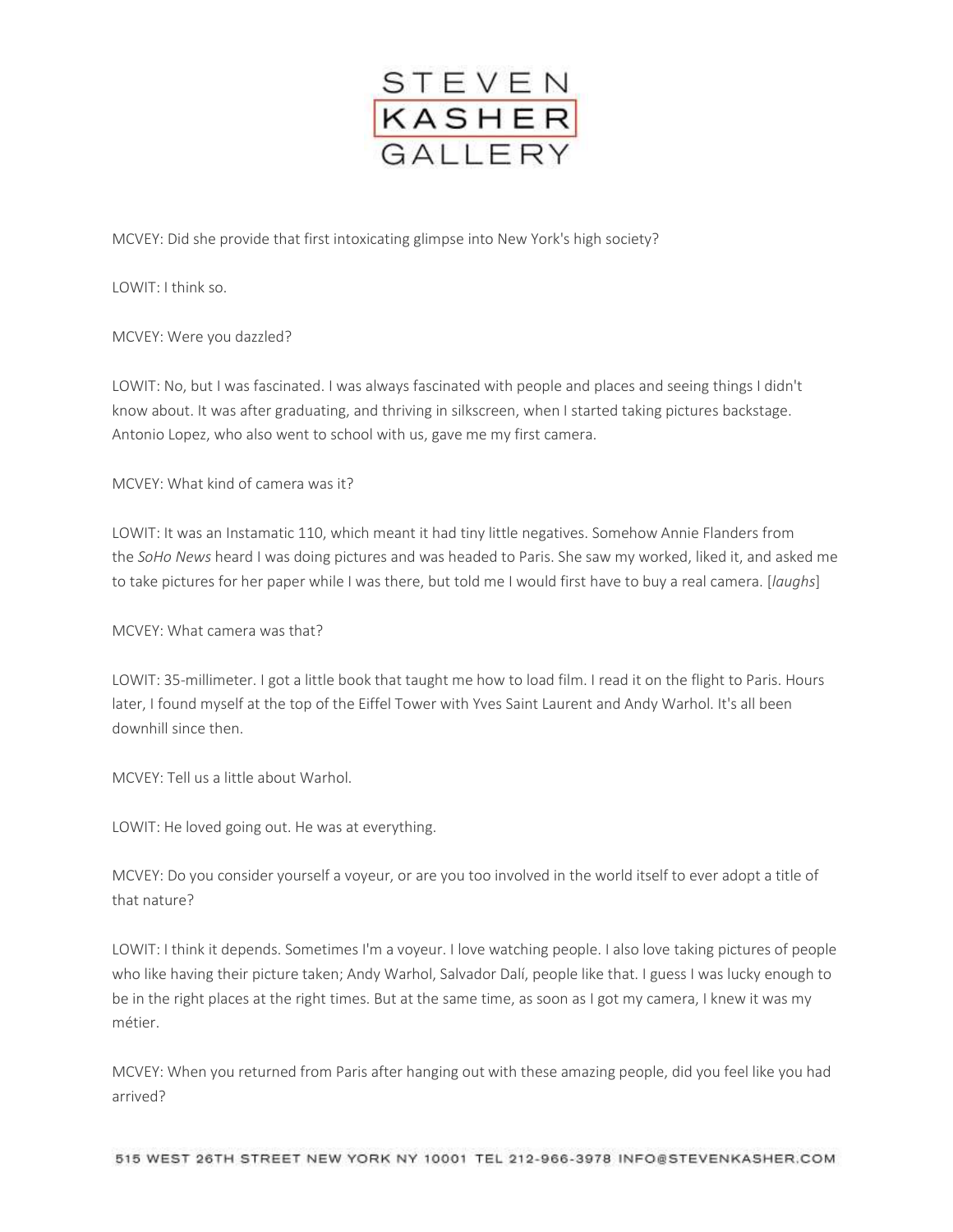

LOWIT: Actually, I kind of expected it all. In fact, when I did my first story for *Italian Vogue* for Franca Sozzani, she gave me something like 47 full pages, and I was like, That's all? [*laughs*] I didn't know any better.

MCVEY: Many designers and photographers are rather secretive, if not precious, about their methods or their process. Were most people in the industry open to providing you backstage or behind-the-scenes access?

LOWIT: They never brought me in. [*laughs*]

MCVEY: You had to fight your way in?

LOWIT: I always had to fight. I still do, believe it or not. When I first started taking pictures, I had to go backstage. In New York, they had shows in small showrooms, not in big tents or anything like that. There would always be editors outside, and they would have their own photographers with them. Not fashion photographers, just photographers. They were usually big guys in these ridiculous safari jackets with huge lenses and cameras hanging off everywhere, usually a mess. The editors would say to them, "Take a picture of this or that," and they would take the picture. The shows existed solely for the editor. Often models would stop at the end of the platform so editors could feel the fabric. Even in Paris, I remember Billie Blair—a great model at the time—had to sneak me in by telling people I was her hairdresser. But her hair was so short, practically shaved. I said, "Couldn't you say I was your makeup artist?"

MCVEY: [*laughs*] Being that all these other photographers were so conspicuous with their bravado and all the bells and whistles, did this ever allow you to slip in unnoticed?

LOWIT: No, they would stop me at the door and say, "You can't be a photographer, you don't look like one!" Karl Lagerfeld liked that I was little, thin, and totally different. He also liked that I knew fashion. He liked that I could tell a girl to zip up, or that she was wearing the wrong shoes.

MCVEY: Once you started to develop a name for yourself, did you find that models and celebrities started acting differently around you? Did they shy away or perhaps turn on the theatrics when you were around?

LOWIT: No, I feel as though they were always natural. I mean there are some people who just naturally pose, like Dalí. If he saw me reach for my camera, he might pick up someone's hand and kiss it. I never knew if he was doing it for me, or doing it because he felt like kissing someone's hand. Either way, it made a great photo.

MCVEY: Has someone like Warhol or Dalí ever said a word or a phrase that's stuck with you?

LOWIT: Andy once said to me, "I learned something from you." I said, Really? What? He reaches into both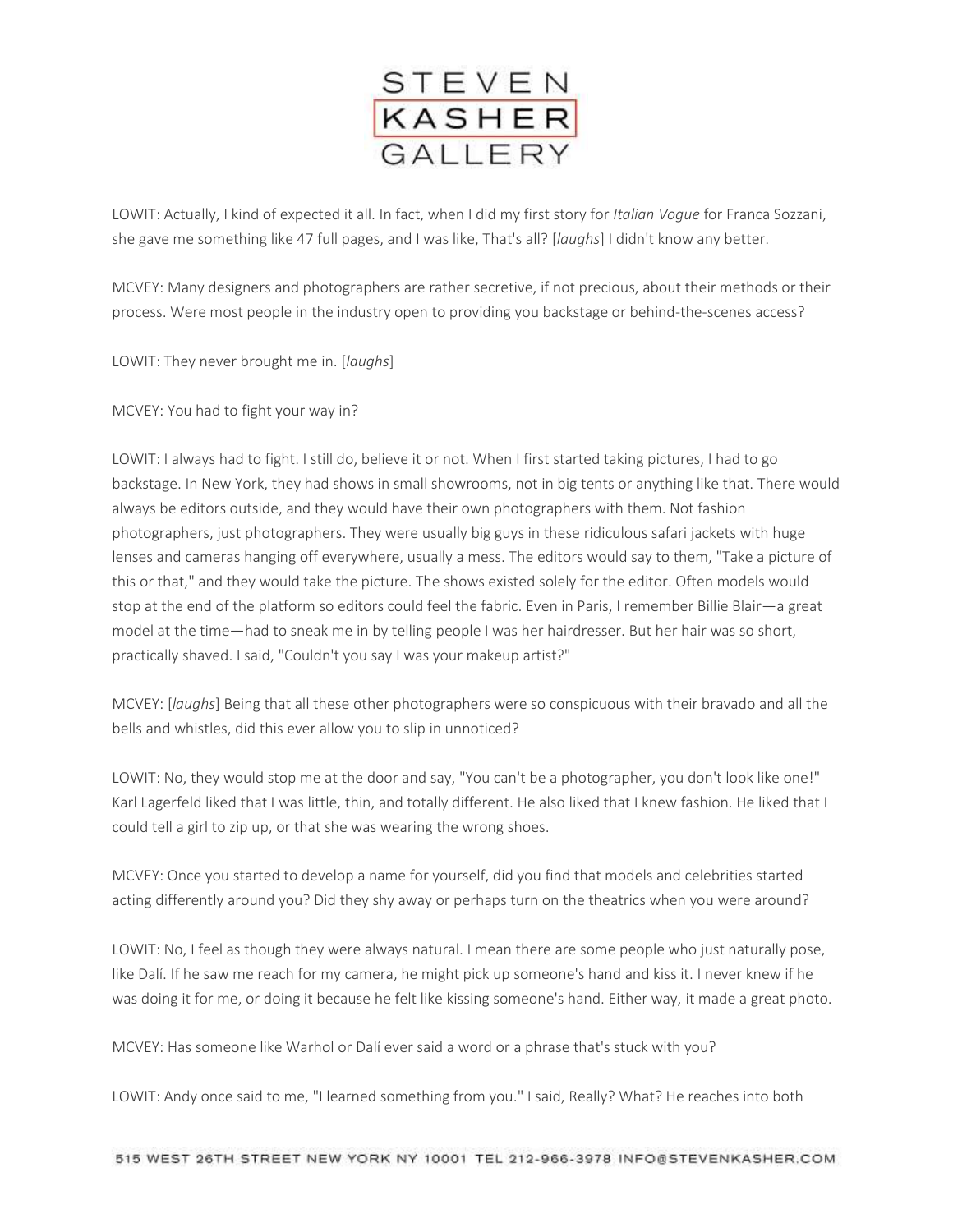

jacket pockets, pulls out two different cameras and goes, "Black and white. Color." Carrying both a black-andwhite camera and a color camera was something I had to do before digital, because for me, certain shots warranted color and some didn't. Andy started doing that too—carrying two cameras at once. He was always observing. Even me, it seems.

MCVEY: Did you ever get to twirl Dalí's mustache?

LOWIT: No. [*laughs*] Silly. Though I might have brushed up against it once while kissing him goodbye. He was so fun to photograph, such an honor really.

MCVEY: You spent 33 years in Greenwich Village...

LOWIT: On Bethune Street, in a great loft.

MCVEY: What has changed the most over the years from your perspective?

LOWIT: Well, probably the Halloween parade. It used to start at The Westbeth, go up two blocks and come back. Now of course, it's this enormous thing. Halloween is my favorite holiday.

MCVEY: A recent *Village Voice* had Lou Reed on the cover. On the bottom, it had a lyric from "Halloween Parade": *This Halloween is something to be sure/especially to be here without you*. Lou Reed appears in many of your shots, often in that amazing double-breasted leather jacket. The aesthetic that Lou and his contemporaries helped create still influences much of how people glorify the downtown scene. With all the talk of how drastically things have changed, do you think that much of that vibe or sense of nostalgia has definitively passed along with Lou?

LOWIT: Yeah, it's sort of a marker.

MCVEY: Speaking of how things are different, photography in the digital age has changed dramatically, as you know. Has this affected you at all in anyway?

LOWIT: I still do what I do. I shoot digital, but my process hasn't changed. I still love taking photos. I have a blog. I have an Instagram. I do them, but I'm not obsessed like everyone else. I'm not on there every 10 minutes. I do think that many people forgot what a great photo looks like.

MCVEY: What makes a great photograph?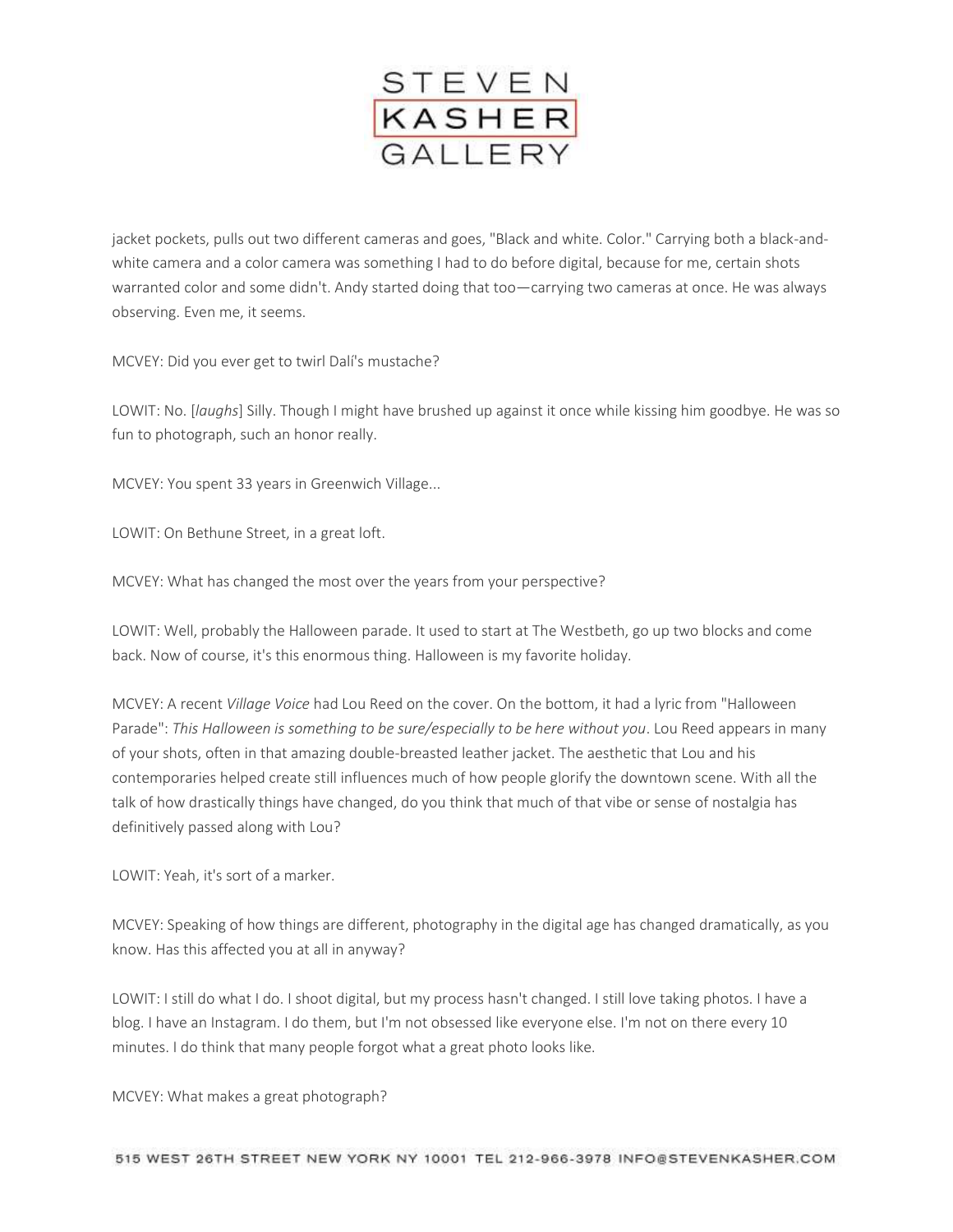

LOWIT: Something that is strong, that has a message perhaps, that's enlightening, or strange. It's a lot of things that make a good photograph. It's about the rapport. It's about capturing the moment. That's why my first book is called *Moments* (Vendome Press, 1993). People say I'm a fly on the wall. I don't like that. Lagerfeld said it better. He said something like, "When I'm there, I'm not noticed. When I'm not there, I'm missed."

MCVEY: Let's talk about magic. You use that word often in your books. I think it was Mapplethorpe who loved to say about a certain photo, "That one has the magic!"

LOWIT: You can feel it when you take a magical picture. I told Jean-Michel Basquiat one time, "Oh, I just took a beautiful picture of you," and he said, "Don't show it to anybody!" I asked why and he said, "Because I was smoking in it." Even though it was just a little cigarette. He didn't want his clients to know that he smoked. I thought it was strange. Three months later he died of an overdose.

MCVEY: Are there other photographers out there that you admire?

LOWIT: I like what David [LaChapelle] does. I think he's innovative, and crazy. *Good crazy*. [*laughs*] I like [Helmut] Newton and [Irving] Penn. They were originals. I like Weegee. Do you know Weegee? He would follow the police around with his huge camera and rearrange dead bodies at crime scenes. Of course, you can't do that anymore. His other stuff was very much what I liked to do. Besides the dead bodies, we're sort of kindred spirits.

MCVEY: Let's talk about your upcoming show at the Steven Kasher Gallery. Are you approaching this show differently from past shows?



LOWIT: Steven suggested I show a lot of things together. I've always shown either my people, or my backstage. At first I didn't agree, but then I thought, why not do a big mixed show? I'm actually curious to see how it all looks together. I want this show to tell a story. I always say, my pictures are my words.

MCVEY: Recently you've been shooting performers from this generation's club scene. Do you recognize how instrumental you are to their world and their general fabulousness? They put so much energy and time into their outfits; it's almost like a tree falling in the forest and you're there to hear it.